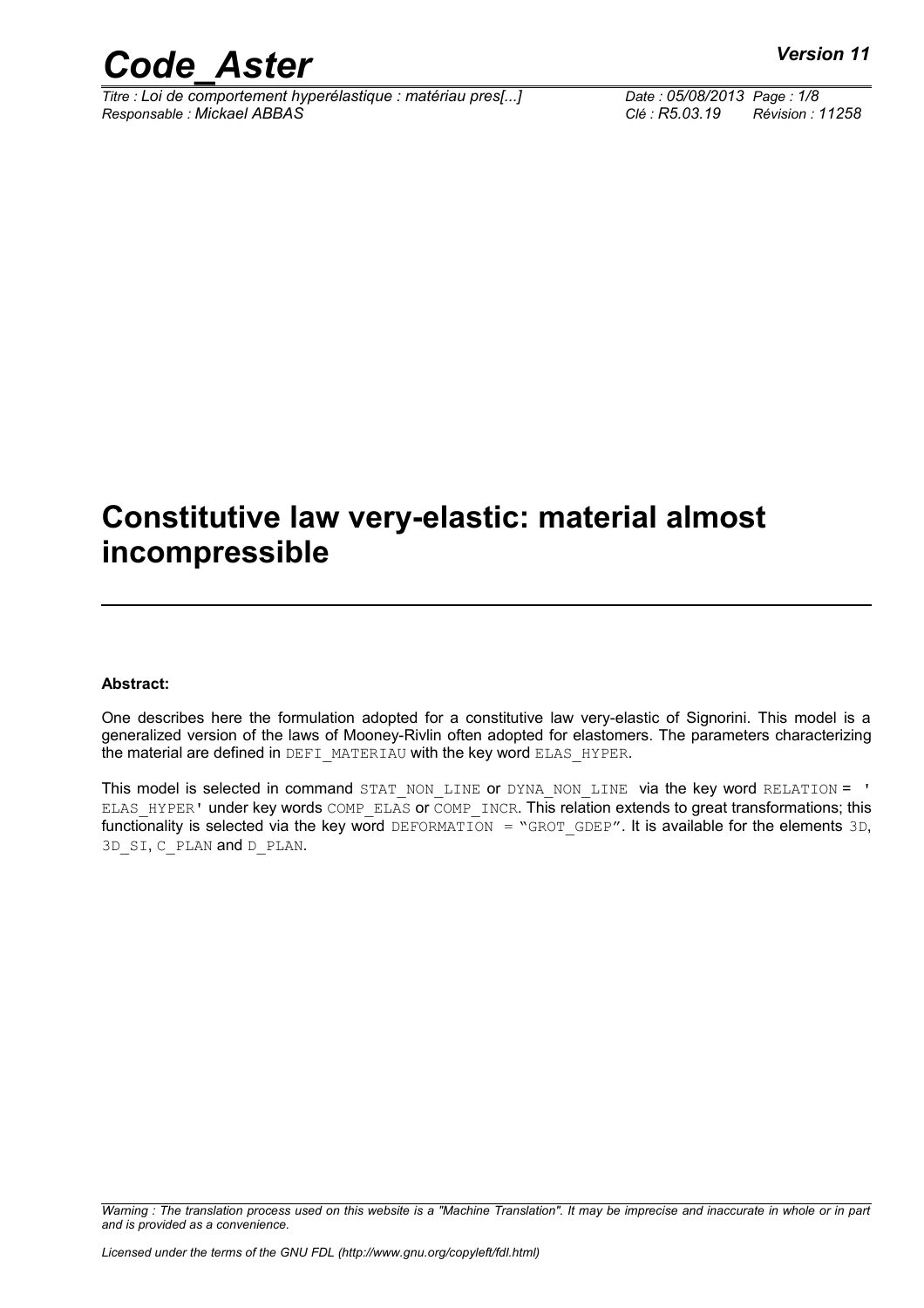*Titre : Loi de comportement hyperélastique : matériau pres[...] Date : 05/08/2013 Page : 2/8 Responsable : Mickael ABBAS Clé : R5.03.19 Révision : 11258*

### **1 Kinematical potential of**

#### **1.1 strain**

One considers a solid  $\Omega$  subjected to large deformations. That is to say **F** the tensor of the gradient of the transformation making pass the configuration initialeà  $\varOmega_{_{0}}$  deformed present configuration  $\Omega_t$  . One notes  $\mathbf X$  the position of a point in  $\Omega_0$  and  $\mathbf x$  the position of this same point after strain in  $\Omega_t$  . **u** is then displacement between the two configurations. One thus has:

$$
x = X + u \tag{1}
$$

the tensor of the gradient of the transformation is written:

$$
\mathbf{F} = \frac{\partial \mathbf{x}}{\partial \mathbf{v}} = \mathbf{I} + \nabla_{\mathbf{x}} \mathbf{u}
$$
 (2)



This tensor is not the best candidate to describe the structural deformation. In particular, it is not worth zero for rigid body motions and it describes all the transformation: change length of the infinitesimal elements but also their directional sense. However a rotation movement pure does not generate stresses and it is thus preferable to use a measurement of the strains which does not take into account this rigid rotation. Let us consider an element infinitesimal length noted d **X** in the initial configuration and  $\mathbf{d} \times \mathbf{x}$  the final configuration. If motion is a rigid rotation  $\mathbf{R}$ , one a:

$$
d\mathbf{x} = \mathbf{R} \cdot d\mathbf{X} \tag{3}
$$

the norm of this vector after transformation is thus worth

$$
d\mathbf{x}.d\mathbf{x} = \mathbf{R}.d\mathbf{X}.R.d\mathbf{X} = \mathbf{R}^T.\mathbf{R}.d\mathbf{X}.d\mathbf{X}
$$
\n(4)

As the transformation is purely rigid, one a:

$$
\mathbf{R}^T \cdot \mathbf{R} = \mathbf{I} \tag{5}
$$

**R** is thus an orthogonal tensor. The tensor deformation gradient can be written like the product of an orthogonal tensor and a positive definite tensor (polar factorization):

$$
\mathbf{F} = \mathbf{R} \cdot \mathbf{U} \tag{6}
$$

the tensor **U** (called tensor of lengthening) is thus the first measurement of large deformations. On the other hand, it requires the polar factorization of  $\mathbf F$ , which is expensive operation. One thus prefers to use the tensor of the strains of right Cauchy-Green:

$$
\mathbf{C} = \mathbf{F}^{\mathrm{T}} \cdot \mathbf{F} = \mathbf{U}^2 \tag{7}
$$

This tensor is symmetric. The three invariants of the tensor of Cauchy-Green **C** are given par[1](#page-1-0)On $1$  :



<span id="page-1-0"></span><sup>1</sup> note  $tr |C| = C_{11} + C_{22} + C_{33}$  the trace of the tensor **C**.

*Warning : The translation process used on this website is a "Machine Translation". It may be imprecise and inaccurate in whole or in part and is provided as a convenience.*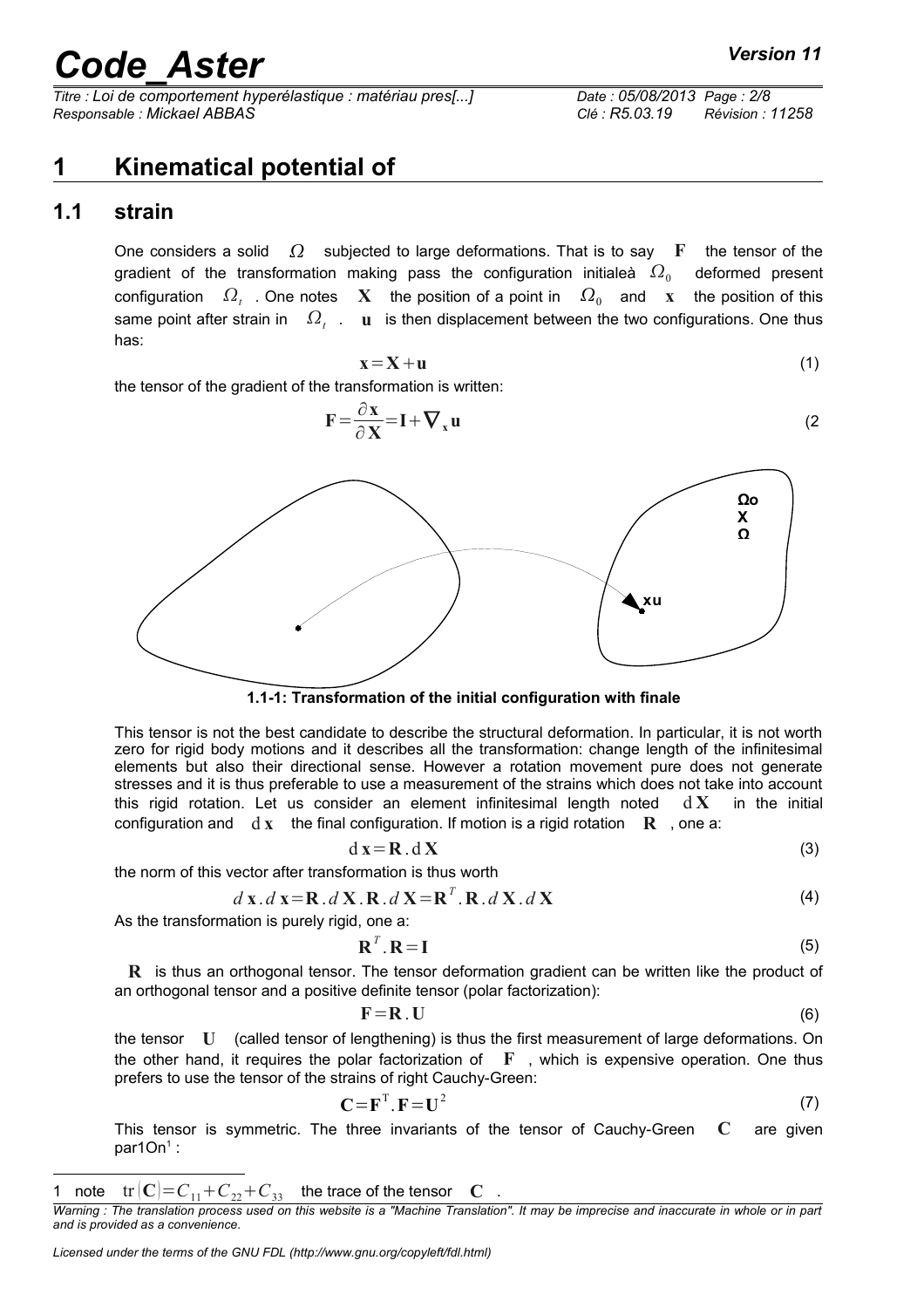$$
I_c = \text{tr}(\mathbf{C}) \tag{8}
$$

$$
II_c = \frac{1}{2} \cdot \left( \left( \text{tr} \left( \mathbf{C} \right) \right)^2 - \text{tr} \left( \mathbf{C}^2 \right) \right) \tag{9}
$$

$$
III_c = det(C) \tag{10}
$$

the last invariant  $\left. III_{\textit{c}}\right.$  describes the change of volume, one can also write it:

$$
III_c = (\det \mathbf{F})^2 = J^2 \tag{11}
$$

#### **1.2 Potential of strain – compressible case**

a model very-elastic supposes the existence of a potential density of internal energy  $\Psi$ , function scalar of the measurement of the strains. If an isotropic behavior is considered, the function  $\mathcal V$ owes the being too. It is shown that if the function  $\Psi$  depends only on the invariants of the tensor of the strains of right Cauchy-Green **C** , then it describes an isotropic behavior. The potential is thus a function of these three invariants:

$$
\Psi = \Psi \left( I_c, H_c, III_c \right) \tag{12}
$$

the second tensor of the Piola-Kirchhoff stresses is obtained by derivative of this potential compared to the strains (see [R5.03.20]):

$$
S = 2.\frac{\partial \Psi}{\partial C} \tag{13}
$$

the most general form of a potential is polynomial. She is written according to the invariants of the tensor of right Cauchy-Green and materials parameters  $C_{\textit{par}}$  according to Rivlin:

$$
\Psi = \sum_{(p,q,r)=0}^{\infty} C_{pqr} \cdot (I_c - 3)^p \cdot (II_c - 3)^q \cdot (III_c - 1)^r \tag{14}
$$

with  $C_{000} = 0$ .

There exist particular forms of this potential which are used very frequently, with  $r=0$  :

|               |                 |                 | Q          |
|---------------|-----------------|-----------------|------------|
|               |                 | $\mathcal{P}$   |            |
|               | C <sub>10</sub> | C <sub>20</sub> | C01        |
| Signorini     | <b>YES</b>      | <b>YES</b>      | <b>YES</b> |
| Mooney-Rivlin | <b>YES</b>      | <b>NON</b>      | <b>YES</b> |
| Néo-Hookéen   | <b>YES</b>      | <b>NON</b>      | <b>NON</b> |

#### **1.3 Potential of strain – incompressible case**

#### **1.3.1 Principle**

Most materials very-elastics (as elastomers) is incompressible, i.e.:

$$
\det \mathbf{F} = 1 \tag{15}
$$

And thus the third invariant  $\left. I\! I\! I_{\,c} \right.$  is thus worth:

$$
III_c = 1 \tag{16}
$$

the potential hyper elastic in incompressible mode is thus rewritten:

*Warning : The translation process used on this website is a "Machine Translation". It may be imprecise and inaccurate in whole or in part and is provided as a convenience.*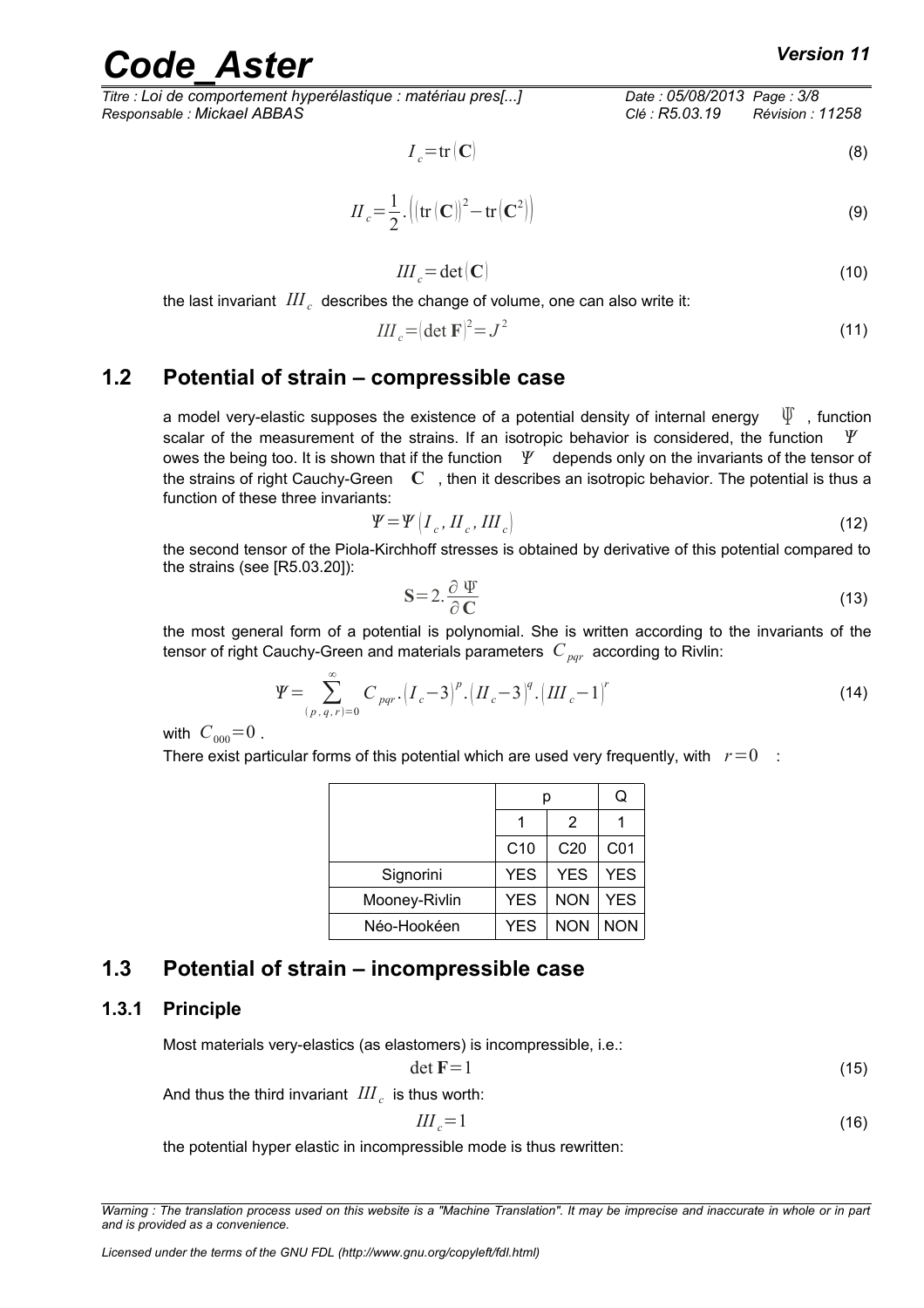*Titre : Loi de comportement hyperélastique : matériau pres[...] Date : 05/08/2013 Page : 4/8 Responsable : Mickael ABBAS Clé : R5.03.19 Révision : 11258*

$$
\Psi = \sum_{(p,q)=0}^{\infty} C_{pq} \left( I_c - 3 \right)^p \left( I_c - 3 \right)^q \tag{17}
$$

Unfortunately, such a writing leads to severe numerical problems (except for the case of the plane stresses). We will thus propose a new writing which makes it possible to solve in a more effective way the case of the incompressibility and which has in more the good taste to be also valid in mode compressible, with a wise choice (and easy) of the coefficients.

#### **1.3.2 Tensor of Cauchy-Green modified right**

One starts by defining a new tensor of right Cauchy-Green **C** \* (pure or isochoric deviatoric thermal expansions) such as:

$$
C^* = J^{-\frac{2}{3}}. C
$$
 (18)

Indeed, *J* 1 3 .**I** indicates the pure voluminal strain. This tensor remains symmetric. Its invariants are:

$$
I_c^* = J^{-\frac{2}{3}}. I_c \tag{19}
$$

$$
H_c^* = J^{-\frac{4}{3}}. H_c
$$
 (20)

$$
III_c^* = 1 \tag{21}
$$

Knowing that:

$$
J = \left(C_{11}.C_{22}.C_{33}-C_{12}^{2}.C_{33}-C_{23}^{2}.C_{11}+2.C_{12}.C_{13}.C_{23}-C_{13}^{2}.C_{22}\right)^{\frac{1}{2}}
$$
\n(22)

With:

$$
I_c^* = \frac{C_{11} + C_{22} + C_{33}}{J^{2/3}}
$$
 (23)

And:

$$
II_c^* = \frac{C_{22}.C_{33} + C_{11}.C_{33} + C_{11}.C_{22}}{J^{4/3}}
$$
 (24)

These invariants are also called reduced **invariants** of **C** .

#### **1.3.3 Potential of strain modified**

If one expresses the potential of strain using the reduced invariants of **C** , one can break up the potential into two parts:

$$
\Psi = \Psi^{iso} + \Psi^{vol} \tag{25}
$$

There is the partiequi  $\Psi^{\text{iso}}$ corresponds to the isochoric strains  $(J=1)$ :

$$
\Psi^{\text{iso}} = \sum_{p,q=0}^{\infty} C_{pq} \left( I_c^* - 3 \right)^p \left( I_c^* - 3 \right)^q \tag{26}
$$

And the part  $\psi^{\text{vol}}$  which corresponds to the voluminal strains (  $J\neq 1$  ):

$$
\Psi^{\text{vol}} = \frac{K}{2} \left( J - 1 \right)^2 \tag{27}
$$

*K* is the coefficient of compressibility. This formulation makes it possible to keep account of the effects incompressible and compressible:

1.In the incompressible case, and the frame of a formulation by finite elements the parameter *K* plays the part of a coefficient of penalization of the condition of incompressibility;

*Warning : The translation process used on this website is a "Machine Translation". It may be imprecise and inaccurate in whole or in part and is provided as a convenience.*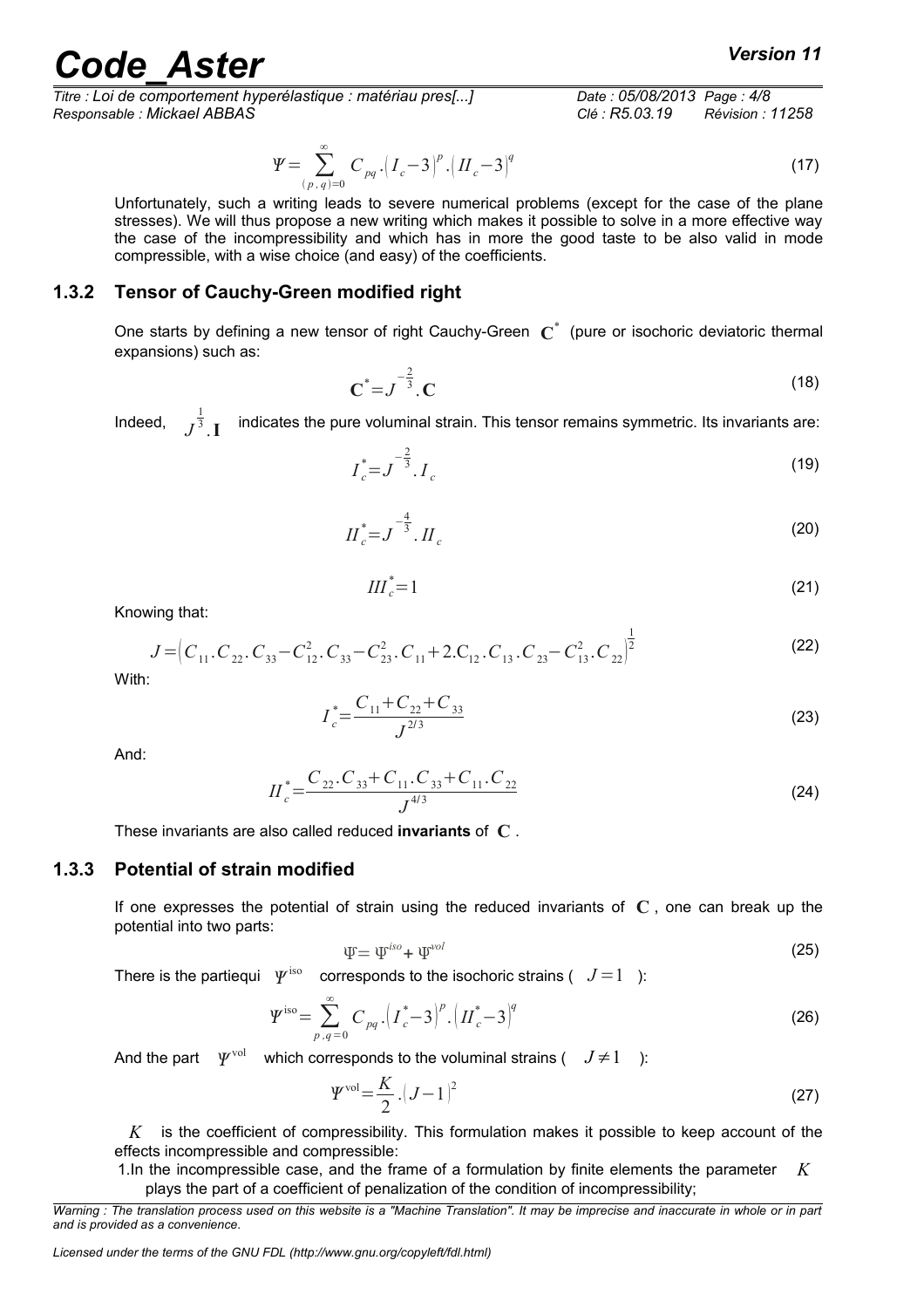*Titre : Loi de comportement hyperélastique : matériau pres[...] Date : 05/08/2013 Page : 5/8 Responsable : Mickael ABBAS Clé : R5.03.19 Révision : 11258*

2.In the compressible case this same coefficient translates a material property: hydrostatic compressibility.

So the model characterizing the material is of Mooney-Rivlin type ( $p=q=1$ ), K can be given by:

$$
K = \frac{4\left(C_{01} + C_{10}\right)(1+\nu)}{3(1-2\nu)}
$$
\n(28)

In the case of the small strains,  $E=4(C_{01}+C_{10})(1+\nu)$  represents the Young's modulus while  $G=2(C_{01}+C_{10})$  the shear modulus.

#### **1.3.4 Tensor of Piola-Kirchhoff stresses 2**

the stress tensor of Piola-Kirchhoff 2, representing the stresses measured in the initial configuration, is written:

$$
S = 2 \frac{\partial \Psi}{\partial C}
$$
 (29)

factor 2 makes it possible to find the usual statement in small strains. One can separate it in two parts:

$$
S = Siso + Svol
$$
 (30)

With:

$$
\mathbf{S}^{\text{iso}} = 2. \frac{\partial \Psi^{\text{iso}}}{\partial \mathbf{C}}
$$
 (31)

And:

$$
\mathbf{S}^{\text{vol}} = 2. \frac{\partial \boldsymbol{\varPsi}^{\text{vol}}}{\partial \mathbf{C}}
$$
 (32)

**S** is the tensor of the isochoric stresses and  $S<sup>vol</sup>$  is that of the voluminal or hydrostatic stresses.

#### **1.3.5 Lagrangian elasticity tensor**

the elastic tensor of stiffness ("tangent" matrix for the problem of Newton) is given by double derivative of the potential:

$$
\mathbf{K} = 4. \frac{\partial^2 \Psi}{\partial \mathbf{C} \cdot \partial \mathbf{C}} = 4. \frac{\partial^2 \Psi^{\text{iso}}}{\partial \mathbf{C} \cdot \partial \mathbf{C}} + 4. \frac{\partial^2 \Psi^{\text{vol}}}{\partial \mathbf{C} \cdot \partial \mathbf{C}}
$$
(33)

*Warning : The translation process used on this website is a "Machine Translation". It may be imprecise and inaccurate in whole or in part and is provided as a convenience.*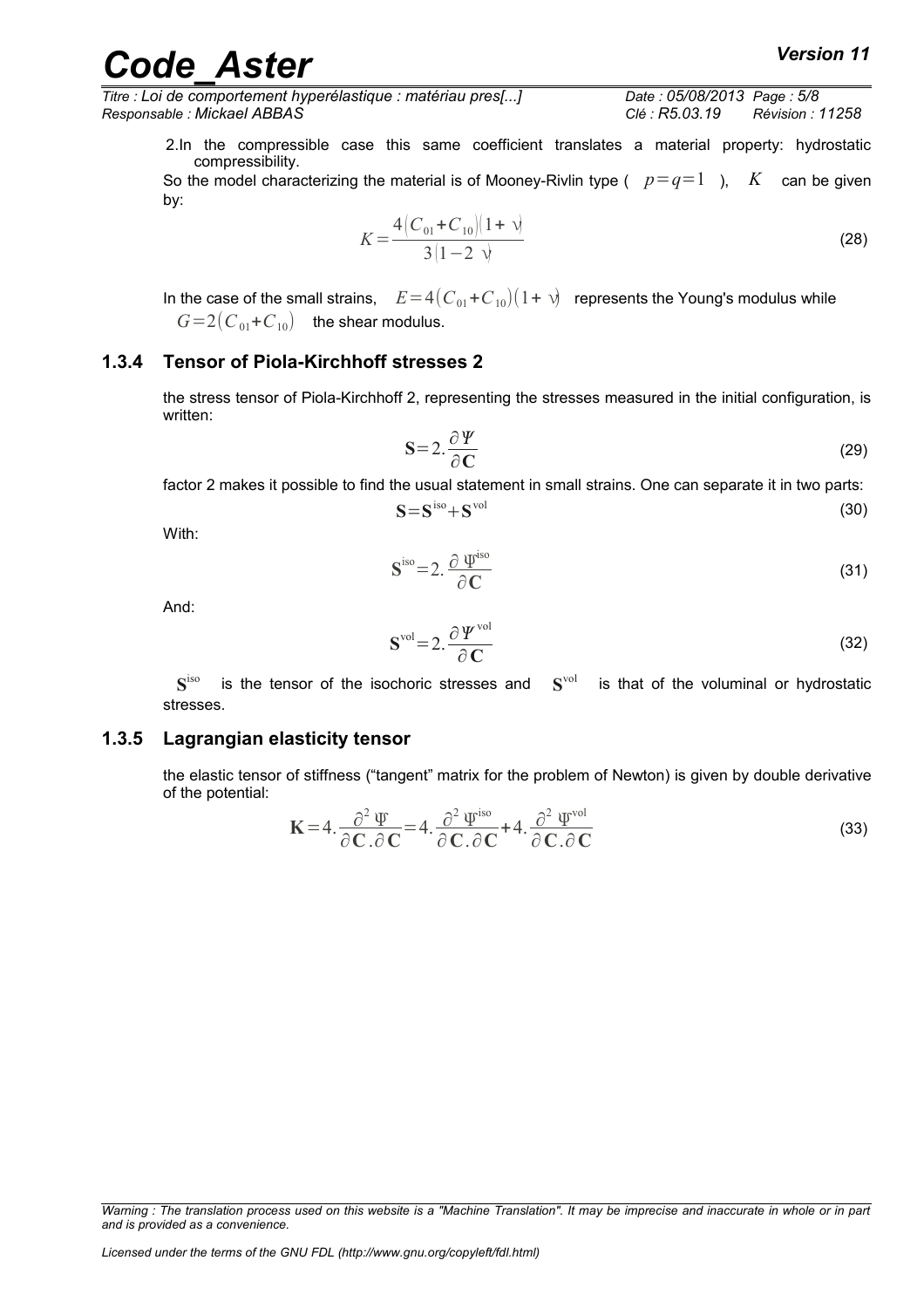*Titre : Loi de comportement hyperélastique : matériau pres[...] Date : 05/08/2013 Page : 6/8 Responsable : Mickael ABBAS Clé : R5.03.19 Révision : 11258*

#### **2 Analytical statements**

#### **2.1 Case of the stresses**

We will detail the analytical statement of the Piola-Kirchhoff stresses for the potential very-elastic of Signorini ( $p=2$  and  $q=1$ ) in the incompressible case. There is thus the stress tensor of Piola-Kirchhoff 2, representing the stresses measured in the initial configuration which is written:

$$
S = 2 \cdot \frac{\partial \Psi^{\text{iso}}}{\partial C} + 2 \cdot \frac{\partial \Psi^{\text{vol}}}{\partial C}
$$
 (34)

With the two potentials:

$$
\Psi^{\text{iso}} = C_{10} \cdot \left( I_c^* - 3 \right) + C_{01} \cdot \left( I_c^* - 3 \right) + C_{20} \cdot \left( I_c^* - 3 \right)^2
$$
\n
$$
\Psi^{\text{vol}} = \frac{K}{2} \cdot (J - 1)^2
$$
\n(35)

to obtain the stresses, the potential should be derived:

$$
\mathbf{S}_{ij}^{iso} = 2 \frac{\partial \boldsymbol{\Psi}^{iso}}{\partial \boldsymbol{I}_{c}^{*}} \cdot \frac{\partial \boldsymbol{I}_{c}^{*}}{\partial \mathbf{C}_{ij}} + 2 \frac{\partial \boldsymbol{\Psi}^{iso}}{\partial \boldsymbol{II}_{c}^{*}} \cdot \frac{\partial \boldsymbol{II}_{c}^{*}}{\partial \mathbf{C}_{ij}}
$$
\n
$$
\mathbf{S}_{ij}^{vol} = 2 \frac{\partial \boldsymbol{\Psi}^{vol}}{\partial \boldsymbol{J}} \cdot \frac{\partial \boldsymbol{J}}{\partial \mathbf{C}_{ij}}
$$
\n(36)

With:

$$
\frac{\partial \Psi^{iso}}{\partial I_c^*} = C_{10} + 2.C_{20}. \left( I_c^* - 3 \right) \qquad \frac{\partial \Psi^{iso}}{\partial I_c^*} = C_{01} \qquad \frac{\partial \Psi^{vol}}{\partial J} = K . (J - 1)
$$
\n(37)

As well as derivatives of the reduced invariants (*cf* page 26 of [5] for derivatives of the invariants of a tensor):

$$
\frac{\partial I_c^*}{\partial \mathbf{C}_{ij}} = III_c^{-\frac{1}{3}} \cdot \left( \delta_{ij} - \frac{1}{3} \cdot \mathbf{C}_{ij}^{-1} \cdot I_c \right)
$$
\n(38)

$$
\frac{\partial H_c^*}{\partial \mathbf{C}_{ij}} = I H_c^{-\frac{2}{3}} \cdot \left( I_c \cdot \delta_j - \mathbf{C}_{ij} - \frac{2}{3} \cdot \mathbf{C}_{ij}^{-1} \cdot H_c \right)
$$
\n(39)

$$
\frac{\partial J}{\partial \mathbf{C}_{ij}} = \frac{1}{2} . \, I\! I\! I_{c}^{\frac{1}{2}} . \mathbf{C}_{ij}^{-1} \tag{40}
$$

Here thus the analytical statement of the voluminal stresses:

$$
\mathbf{S}_{ij}^{vol} = K \left( J - 1 \right) \cdot J \cdot \mathbf{C}_{ij}^{-1} \tag{41}
$$

And of the isochoric stresses:

$$
\mathbf{S}_{ij}^{iso} = 2\left( \left( C_{10} + 2.C_{20} \cdot \left( I_c^* - 3 \right) \right), \mathbf{J}^{-\frac{2}{3}} \cdot \left( \delta_j - \frac{1}{3} . \mathbf{C}_{ij}^{-1} . \mathbf{I}_c \right) + C_{01} . \mathbf{J}^{-\frac{4}{3}} \cdot \left( \mathbf{I}_c . \delta_j - \mathbf{C}_{ij} - \frac{2}{3} . \mathbf{C}_{ij}^{-1} . \mathbf{II}_c \right) \right)
$$
(42)

#### **2.2 Case of the elastic matrix**

We will detail the analytical statement of the elastic matrix for the potential very-elastic of Signorini ( $p=2$ and  $q=1$  ) in the incompressible case. One thus has:

*Warning : The translation process used on this website is a "Machine Translation". It may be imprecise and inaccurate in whole or in part and is provided as a convenience.*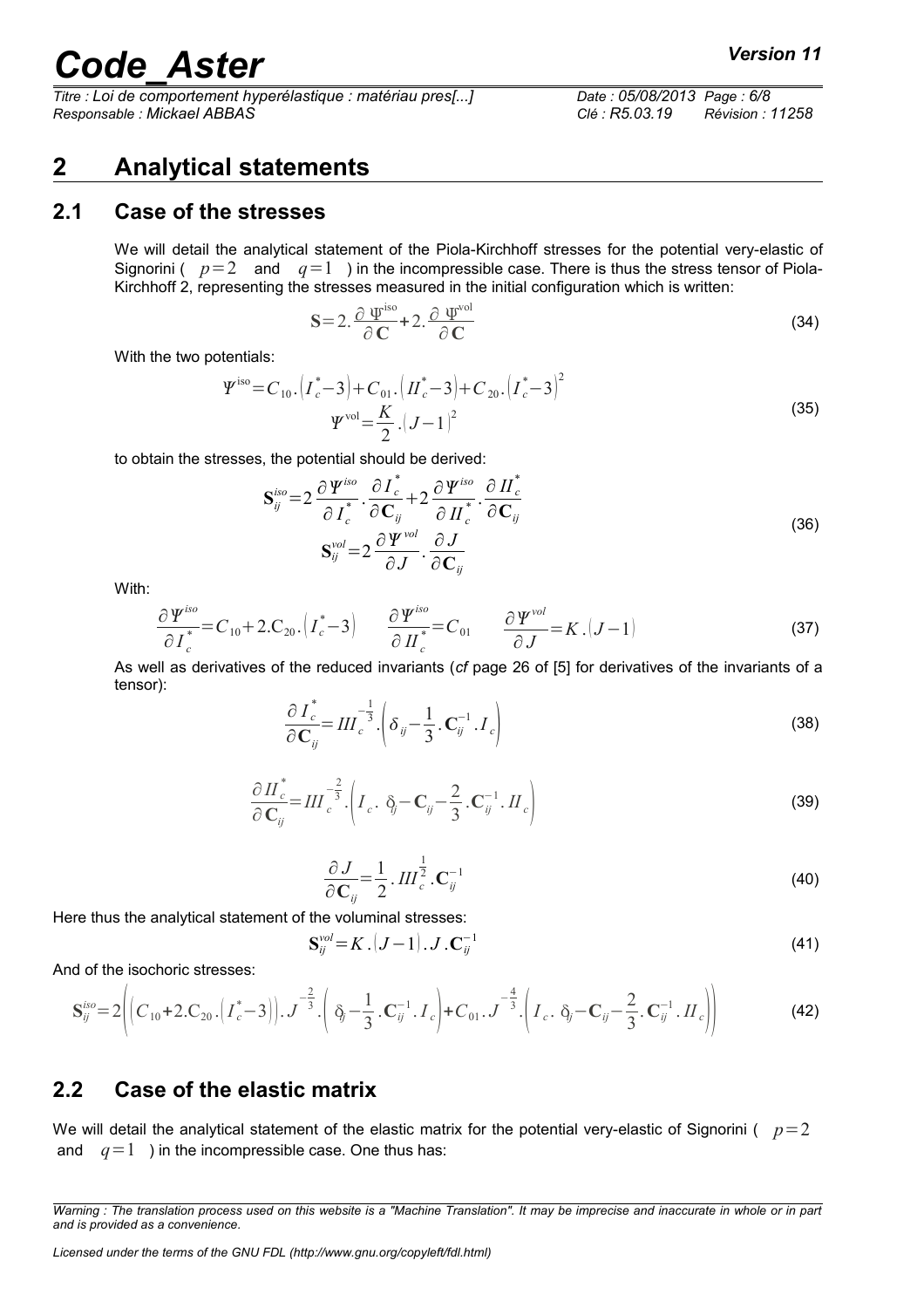*Titre : Loi de comportement hyperélastique : matériau pres[...] Date : 05/08/2013 Page : 7/8 Responsable : Mickael ABBAS Clé : R5.03.19 Révision : 11258*

$$
\mathbf{K} = 4. \frac{\partial^2 \boldsymbol{\varPsi}^{\text{iso}}}{\partial \mathbf{C}.\partial \mathbf{C}} + 4. \frac{\partial^2 \boldsymbol{\varPsi}^{\text{vol}}}{\partial \mathbf{C}.\partial \mathbf{C}}
$$
(43)

It is thus necessary to derive (twice) the potential:

$$
\mathbf{K}_{ijkl}^{iso} = \frac{\partial^2 \boldsymbol{\Psi}^{iso}}{\partial^2 \boldsymbol{I}_c^*} \cdot \frac{\partial^2 \boldsymbol{I}_c^*}{\partial \mathbf{C}_{ij} \cdot \partial \mathbf{C}_{kl}} + \frac{\partial^2 \boldsymbol{\Psi}^{iso}}{\partial^2 \boldsymbol{I}_c^*} \cdot \frac{\partial^2 \boldsymbol{I}_c^*}{\partial \mathbf{C}_{ij} \cdot \partial \mathbf{C}_{kl}}
$$
\n
$$
\mathbf{K}_{ijkl}^{vol} = \frac{\partial^2 \boldsymbol{\Psi}^{vol}}{\partial^2 \boldsymbol{J}} \cdot \frac{\partial^2 \boldsymbol{J}}{\partial \mathbf{C}_{ij} \cdot \partial \mathbf{C}_{kl}}
$$
\n(44)

constant the materials are supposed to be constant. One thus has:

$$
\frac{\partial^2 \Psi^{iso}}{\partial^2 I_c^*} = 2.C_{20} \qquad \frac{\partial^2 \Psi^{iso}}{\partial^2 II_c^*} = 0 \qquad \frac{\partial^2 \Psi^{vol}}{\partial^2 J} = K \tag{45}
$$

It is seen that the coefficient *K* is well a coefficient of penalization and that its choice impacts the conditioning of the matrix. Derivatives of the reduced invariants:

$$
\frac{\partial^2 I_c^*}{\partial \mathbf{C}_{ij} \cdot \partial \mathbf{C}_{kl}} = III_c^{-\frac{1}{3}} \cdot \left( \mathbf{C}_{ki}^{-1} \cdot \mathbf{C}_{lj}^{-1} \cdot I_c - \mathbf{C}_{ij}^{-1} \cdot \delta_{kl} - \mathbf{C}_{kl}^{-1} \cdot \delta_{ij} + \frac{1}{3} \cdot \mathbf{C}_{kl}^{-1} \cdot \mathbf{C}_{ij}^{-1} \cdot I_c \right)
$$
(46)

$$
\frac{\partial^2 H_c^*}{\partial \mathbf{C}_{ij}.\partial \mathbf{C}_{kl}} = \frac{-\frac{2}{3} . II L_c^{-\frac{2}{3}} . \mathbf{C}_{kl}^{-1} . \left( I_c . \delta_{ij} - \mathbf{C}_{ij} - \frac{2}{3} . \mathbf{C}_{ij}^{-1} . II_c \right) +}{III L_c^{-\frac{2}{3}} . \left( \delta_{kl} . \delta_{ij} - \delta_{ik} . \delta_{jl} + \frac{2}{3} . \mathbf{C}_{ki}^{-1} . \mathbf{C}_{lj}^{-1} . II_c - \frac{2}{3} . \mathbf{C}_{ij}^{-1} . \left( I_c . \delta_{kl} - \mathbf{C}_{kl} \right) \right)
$$
(47)

$$
\frac{\partial^2 J}{\partial \mathbf{C}_{ij} \cdot \partial \mathbf{C}_{kl}} = \frac{1}{4} \cdot III_{c}^{\frac{1}{4}} \cdot (\mathbf{C}_{kl}^{-1} \cdot \mathbf{C}_{ij}^{-1} - 2 \cdot \mathbf{C}_{ki}^{-1} \cdot \mathbf{C}_{lj}^{-1})
$$
(48)

#### **3 bibliographical References**

[1] G.A. Holzapfel – "Nonlinear solid mechanics" – Wiley – 2001.

[2] J. Bonnet – " Nonlinear continuum mechanics for finite element analysis " – Cambridge University Close – 1997.

[3] Mr. A. Crisfield – "Nonlinear finite element analysis of solid and structures " – Wiley – 1991.

[4] A. Delalleau – "Analysis of the structural mechanics behavior of the skin *in vivo* " – Doctorate University Jean Monnet of Saint Étienne – 2007.

[5] C. Truesdell, W. Nool - The Non-Linear Field Theories of Mechanics, vol. 3, Springer, 2004.

#### **4 Description of the versions of the document**

| <b>Version</b><br><b>Aster</b> | Author (S)<br>Organization (S)              | <b>Description of modifications</b>                                           |
|--------------------------------|---------------------------------------------|-------------------------------------------------------------------------------|
| 8.4                            | Mr. Abbas, T. Baranger<br>EDF-R&D/AMA, UCBL | text inital                                                                   |
| 8.5                            | M.Abbas, EDF-R&D/AMA                        | Correction page 2, cf drives REX 11026                                        |
| 10.1                           | J.M.Proix EDF-R&D/<br>Replacement           | AMA of GREEN by GROT DEP 10.2 Mr.                                             |
| Abbas                          | , EDF-R&D/AMA complete                      | the<br>Rewriting, analytical statements of<br>stresses and the tangent matrix |

*Warning : The translation process used on this website is a "Machine Translation". It may be imprecise and inaccurate in whole or in part and is provided as a convenience.*